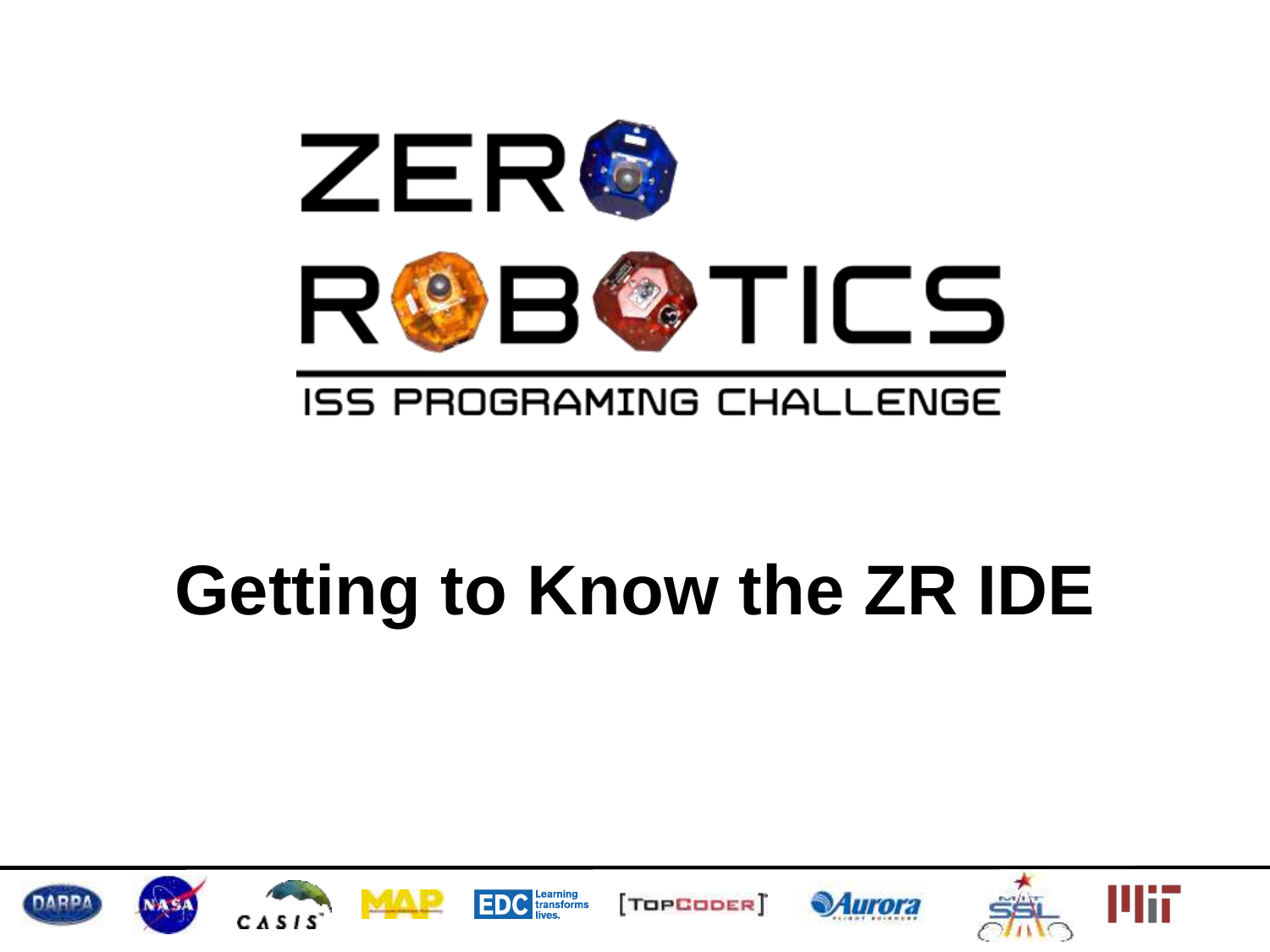



In this tutorial you will use the ZR IDE (Integrated Development Environment) to:

- Create a new project
- Create a new variable
- Create code to move a SPHERES satellite along a single axis



- Compile your code (check it for errors)
- Simulate (run the code in a simulation)







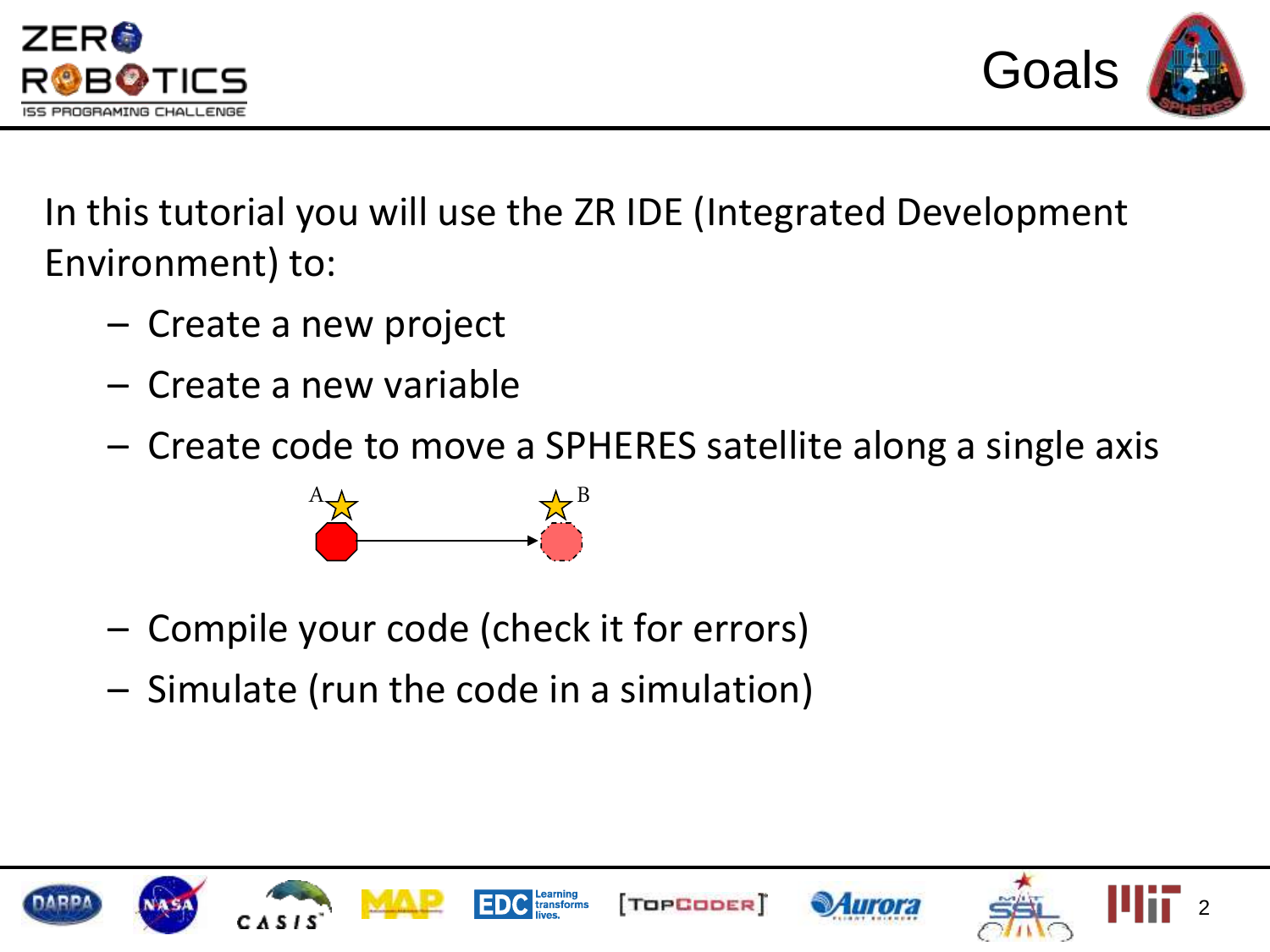



- Go to the Zero Robotics Website: https://www.zerorobotics.org
- Log into your account















Login





3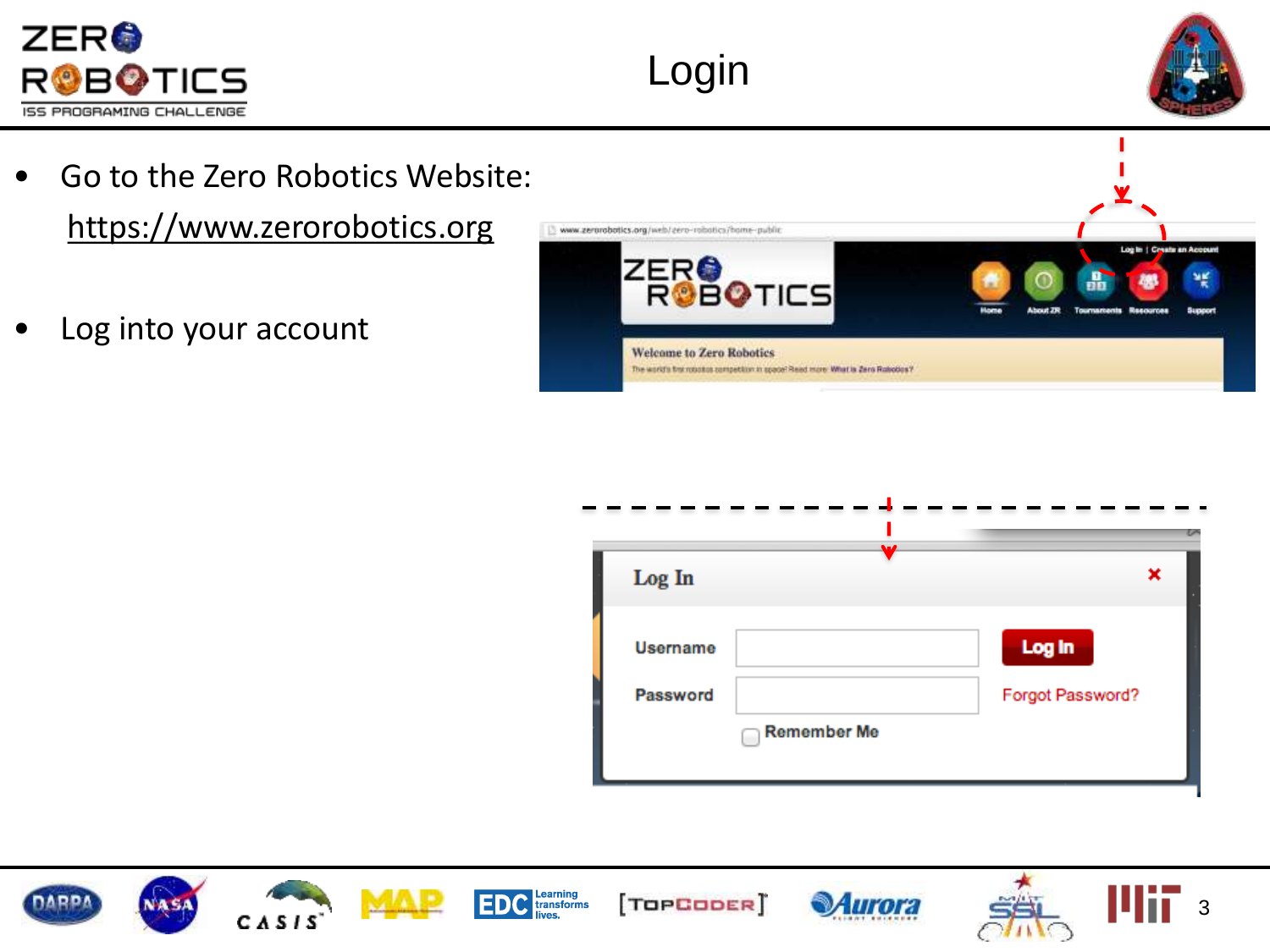

### Create a New Project



- Select light blue "ZR IDE" SPHERES icon on top ribbon
- Select " New Project"
- **Fnter** 
	- Project Name
		- Example: Project 1
	- Game
		- Select "FreeMode"
	- Initial Editor
		- Select "Graphical Editor"
- Click "Submit"











TOPCODER<sup>T</sup>



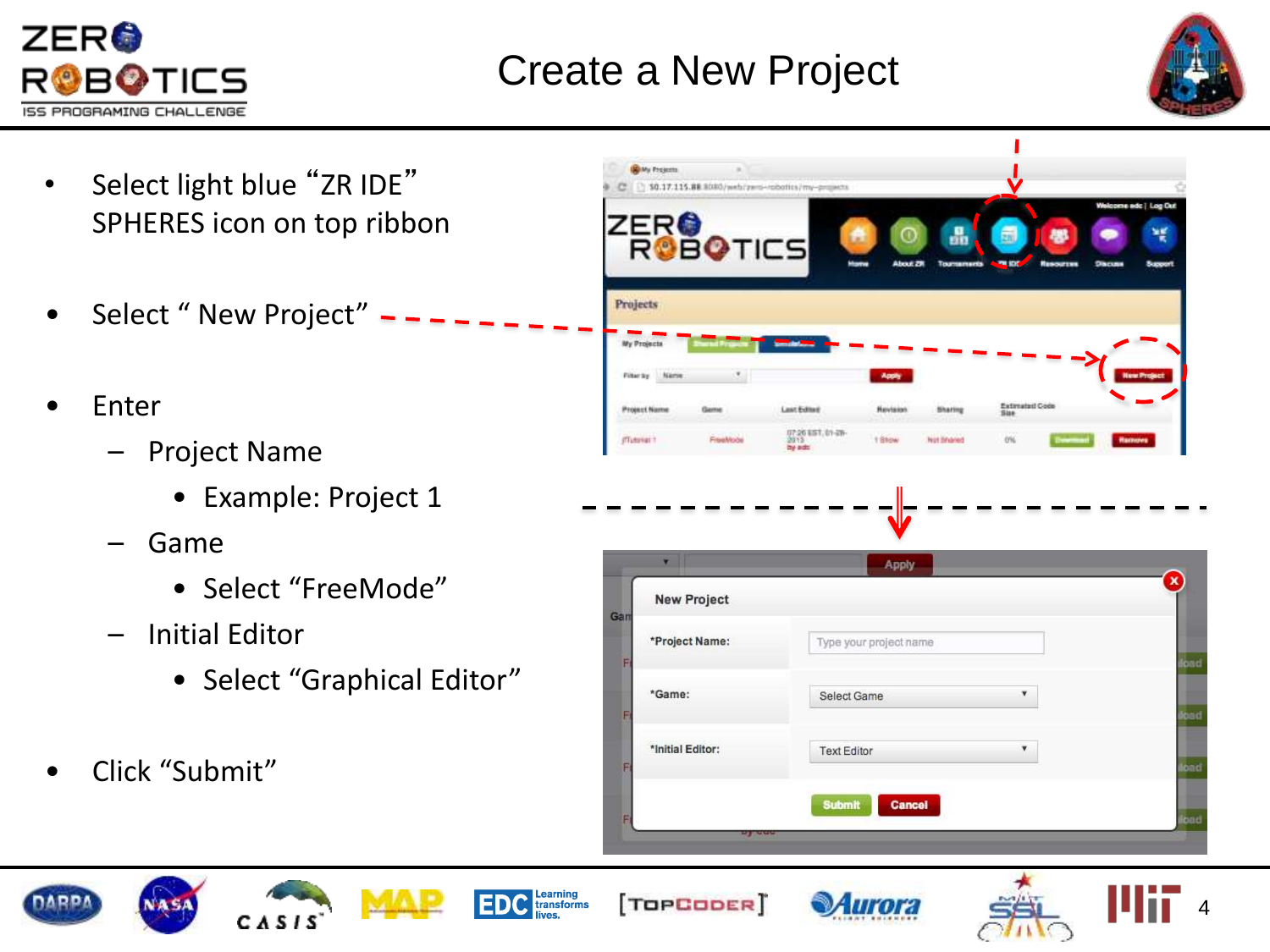

## Graphical Editor IDE



- The Graphical Editor version of the ZR IDE is shown here
- On the next pages, you will:
	- Review what you know about variables
	- Create a new variable









Learning<br>transforms





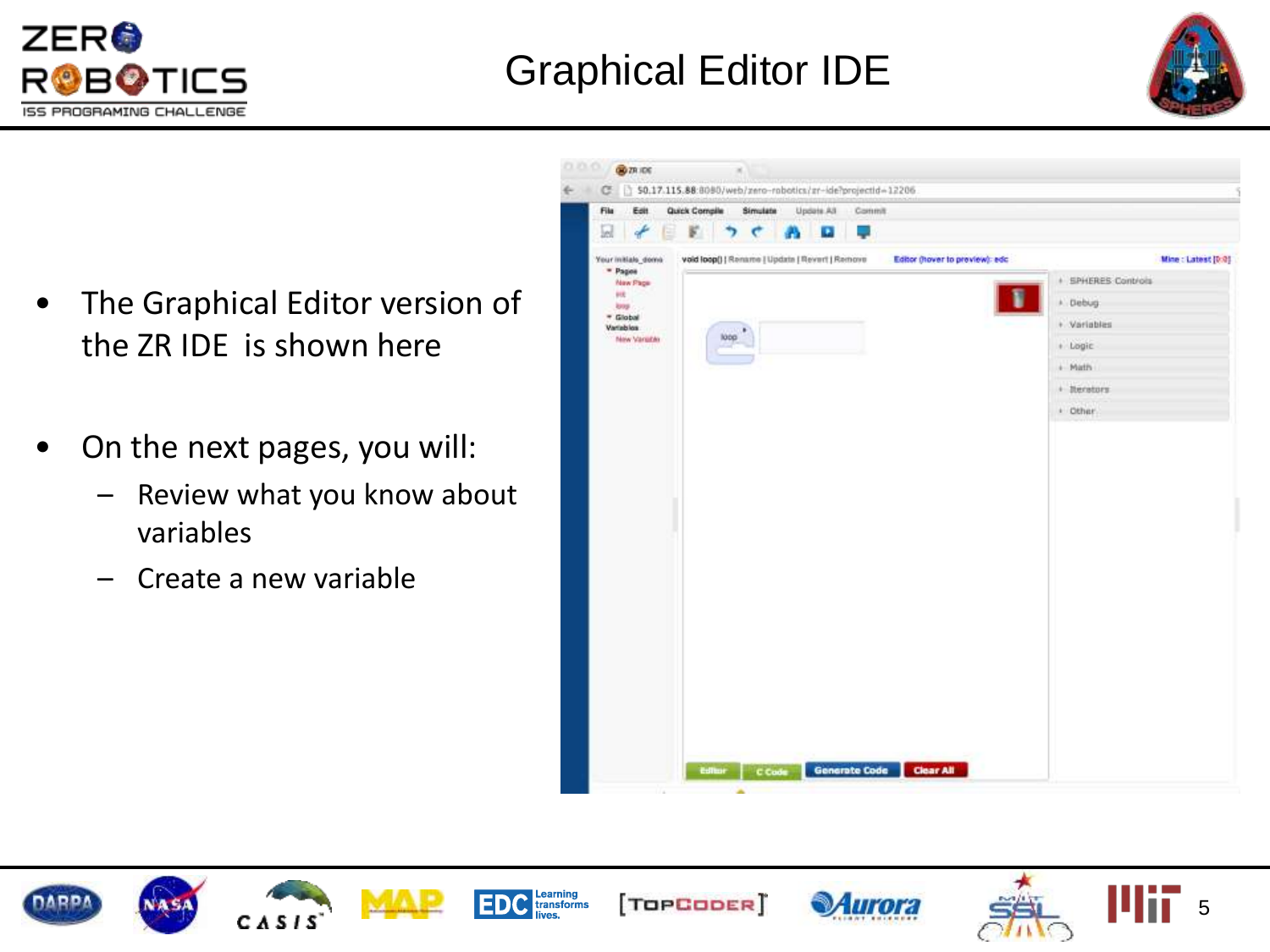



- A variable is a container that holds a single piece of a certain type of data.
- Before you use a variable in your program you must "make" it first. To do this, you must tell the computer:
	- o The **type** of information the variable will hold (say, a number)
	- o The **name** of the variable like a label on the container so you can find it and use it
- This is called **declaring** the variable.















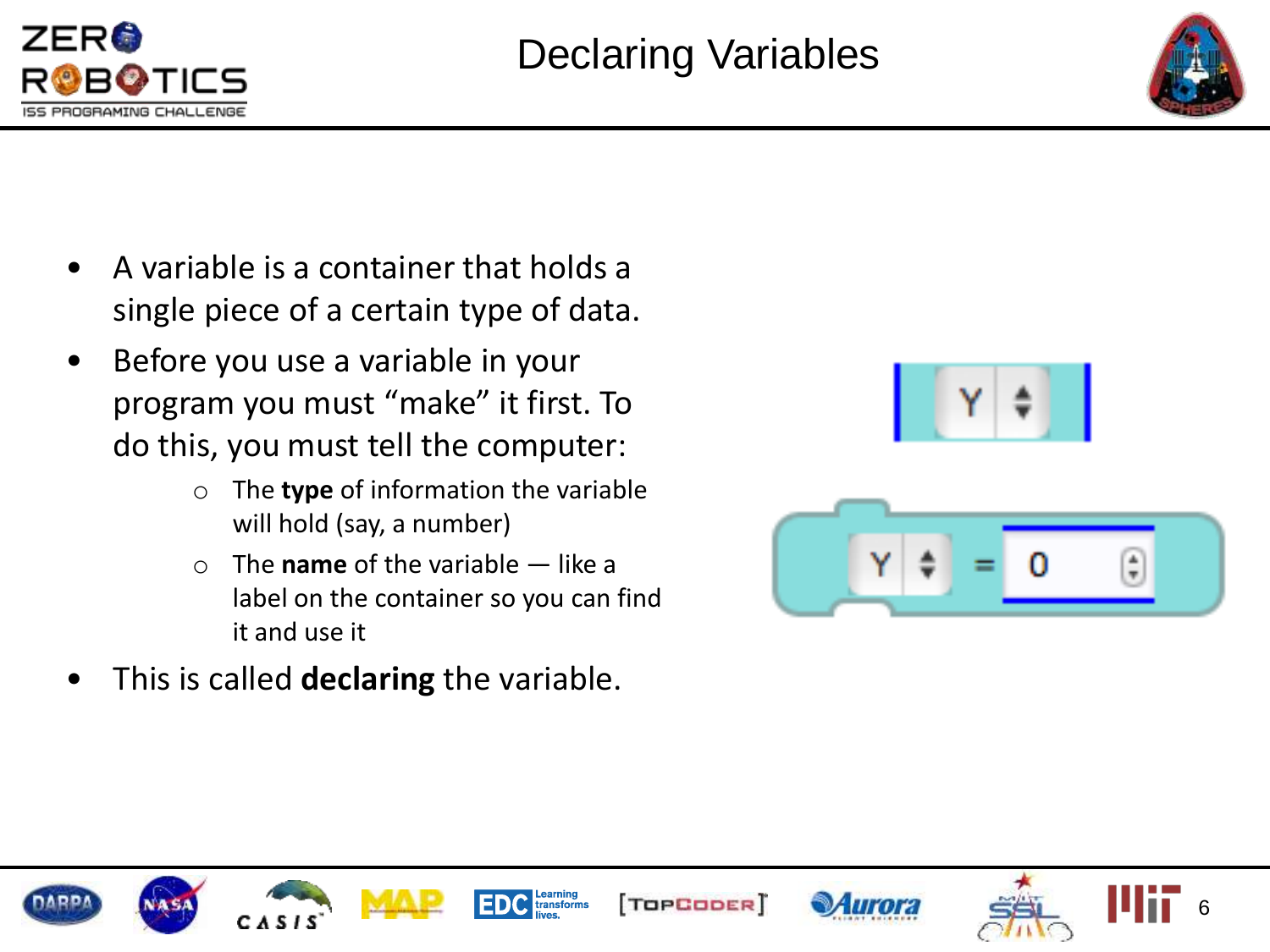



The two variable types you will use most often are:

- Integers (int)
	- A whole number, positive or negative, including the number 0.
	- Integers are NOT allowed to have decimals
- Floating-Point Numbers (float)
	- A number, either positive or negative, that has at least 1 digit after the decimal.
	- Floats allow for decimal values
	- Numbers should end with f to show that they are float values

Learning<br>transforms

• Attempting to put the wrong type of data into a variable (for example, putting a float value into a variable declared as an int) will cause an error.

ints: 0, 1, 2… -1, -2, -3… 17, 100 floats: 1.1f, 2.0f, - 5.111111f, 3.69f







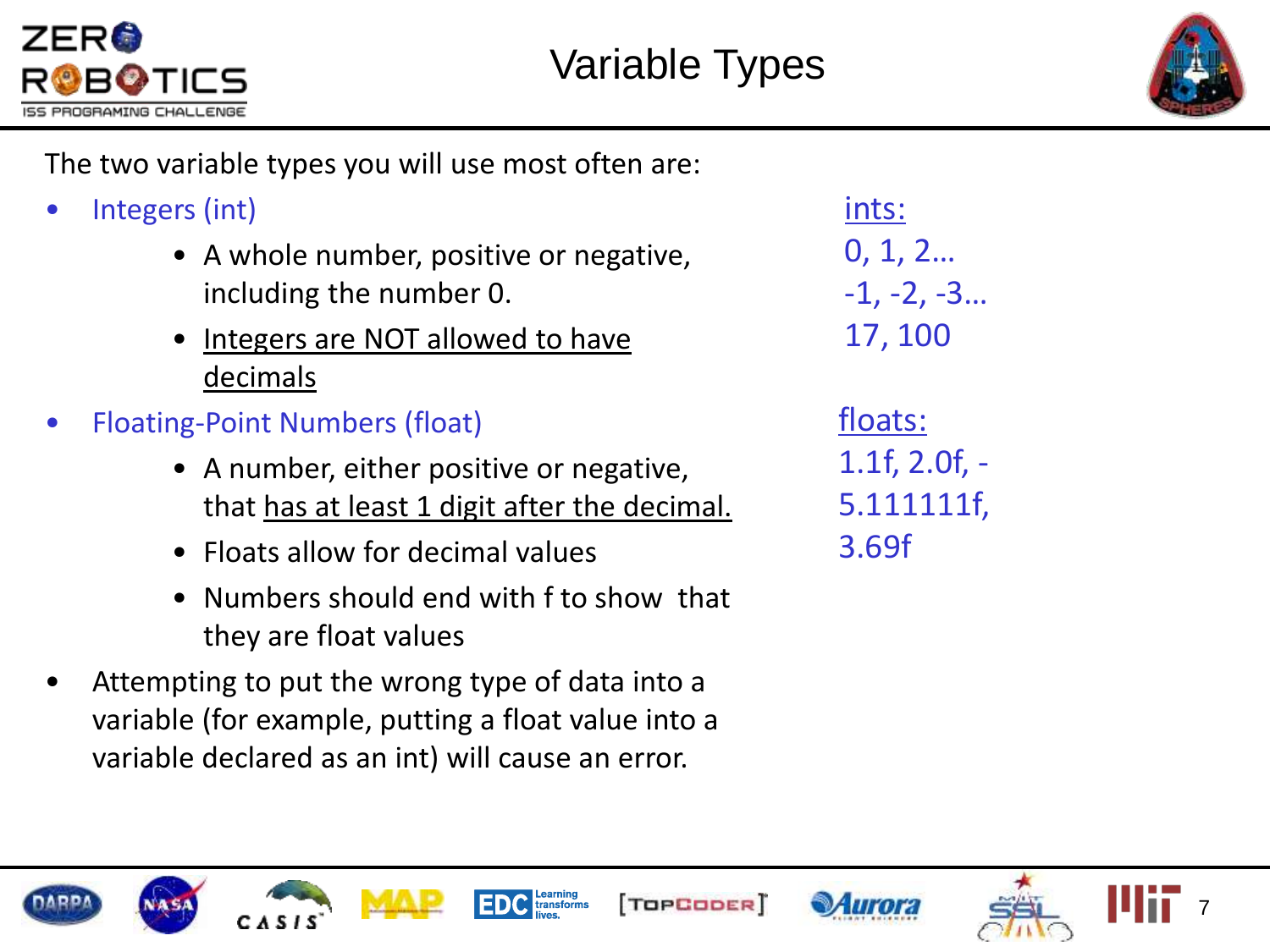



Rules for naming variables in C++

- Use only letters, numbers, and underscores \_
- Do not use spaces or punctuation symbols
- Begin the name with a letter not a number (1,2,3) or underscore
- Do not make two variables with the same name, even if they are different types
- Do not make a variable whose name already means something else in C++, like "int" or "switch" — you will learn more of these keywords later









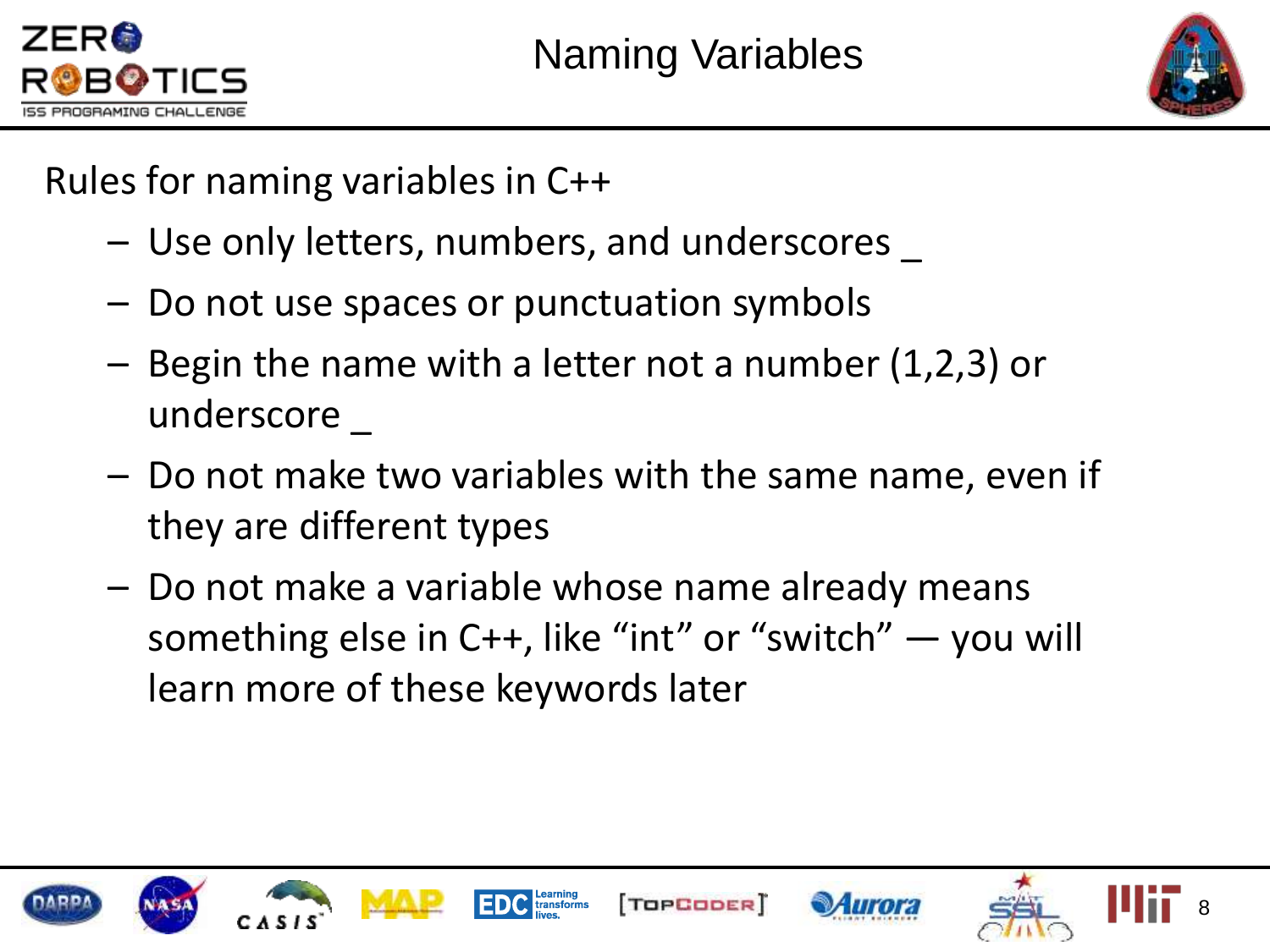



#### Which of these variable names are OK?

- Y
- 3position
- five
- float
- Position\_3
- \_Position3
- $p\%$





Learning<br>transforms<br>lives.



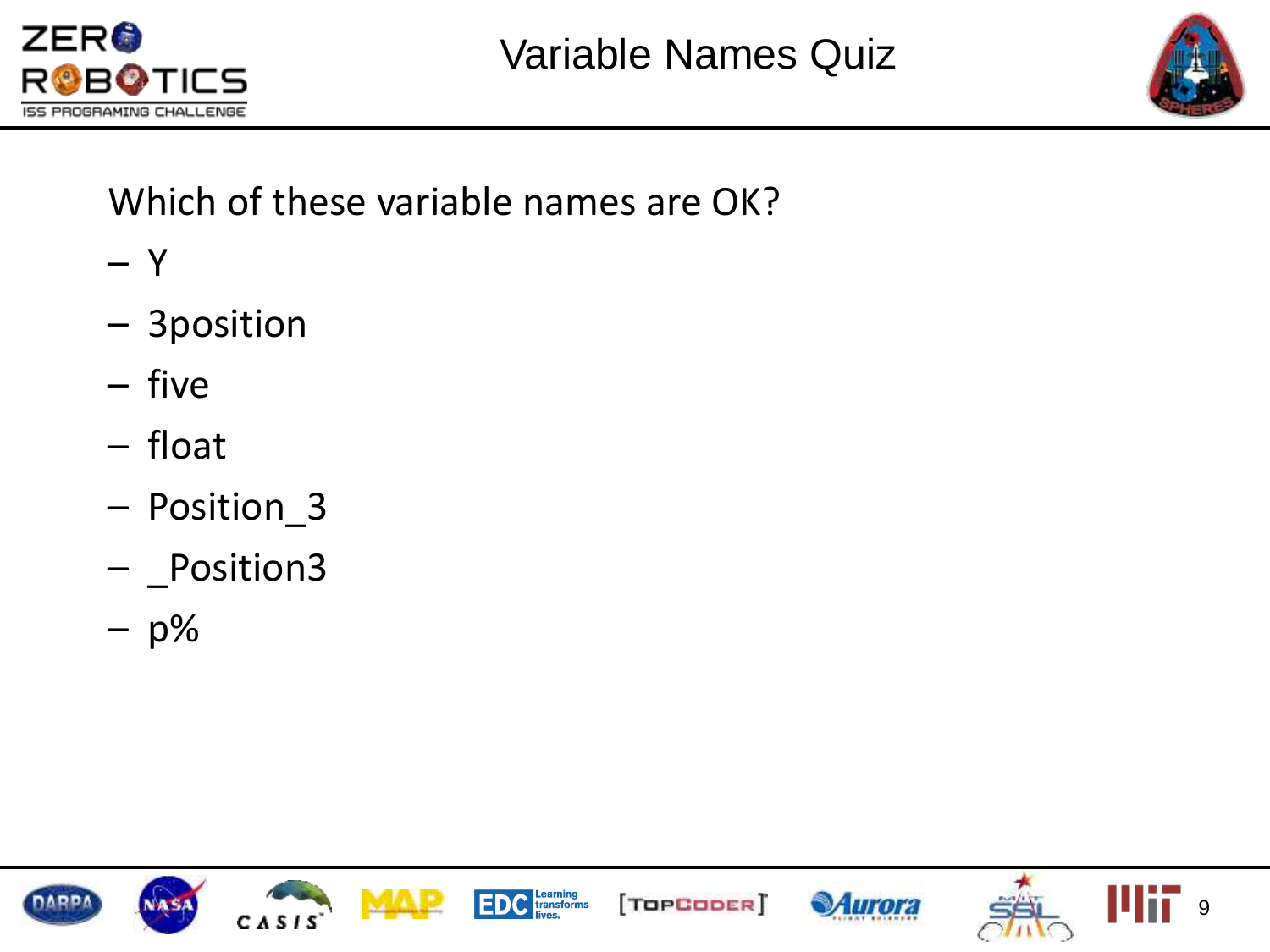



#### Answers:

- –Y Good
- –3position Bad (starts with a number)
- –five Good
- –float Bad (C++ keyword specifically, a type of variable)
- –Position\_3 Good
- –\_Position3 Bad (starts with an underscore)
- $-p$ % Bad (illegal symbol %)







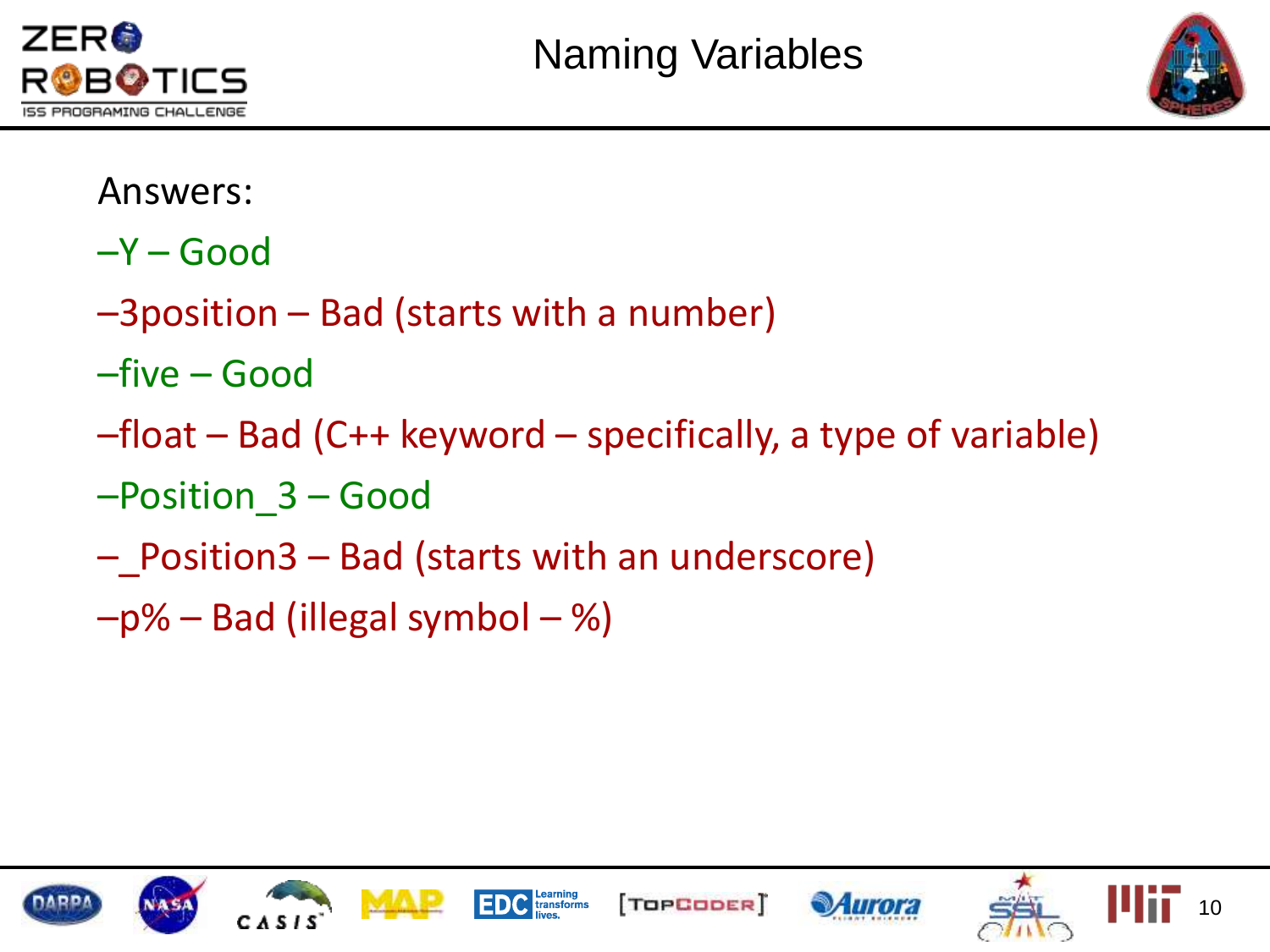



- Declare a variable (called "Y") to set the position of the SPHERES satellite
	- 1. Click on "New Variable" (below "Global Variables" menu)
	- 1. In the "New Global Variable" box
		- Click on "char" and change to "float"
		- In text box to the right of "float", type "Y"
	- 3. Click on "Create" (green button at the bottom of the box)
	- 4. You should now see the new variable "Y" below the "New Variable" link















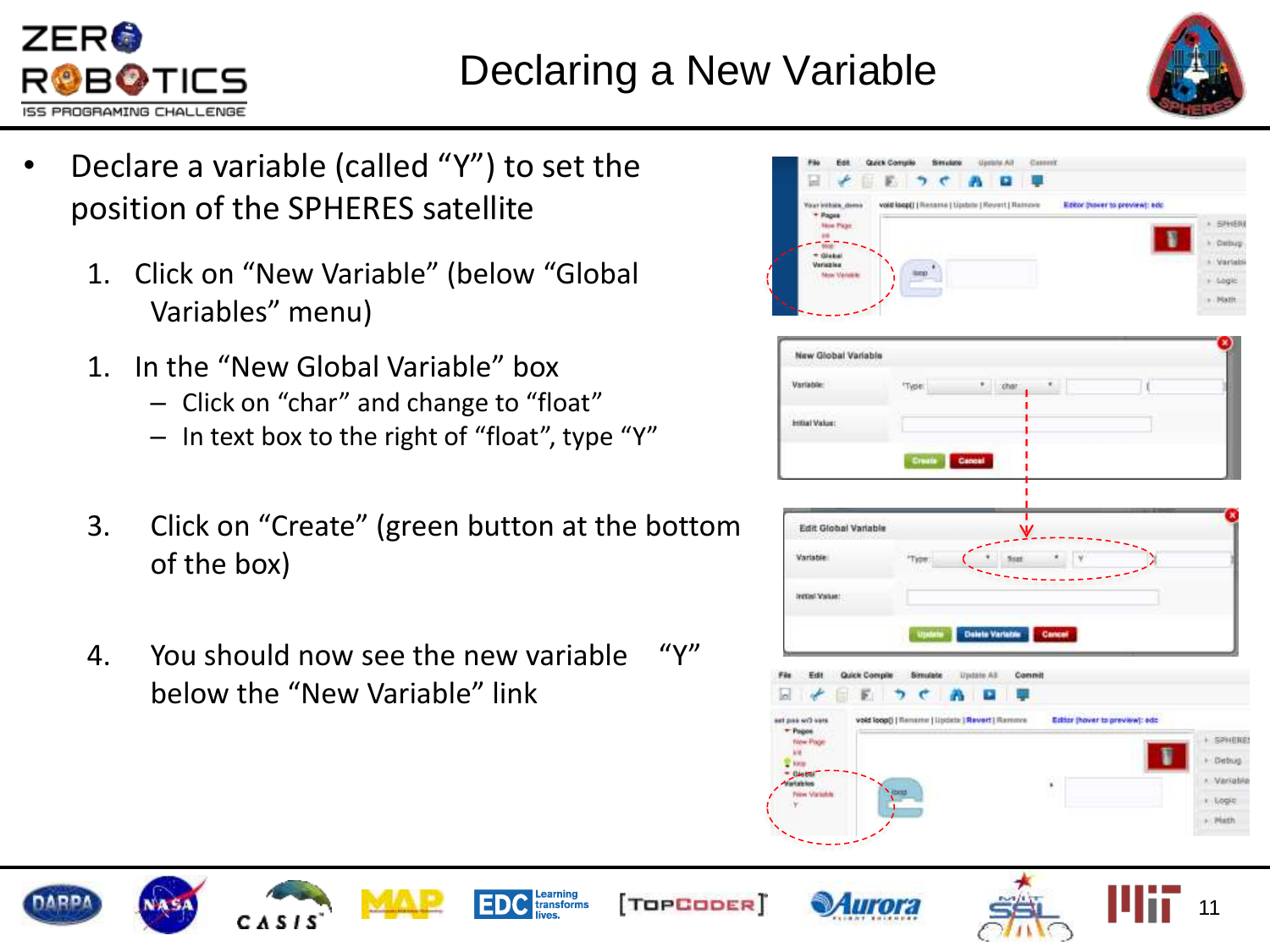



- Now that we've created the variable Y, we need to actually put a number in it
	- 1. Click on "Variables" accordion in the Editing Control Panel to open the toolbox
	- 2. Drag the " $Y= 0$ " block into the "loop" icon on the main screen
	- 3. The block should now appear within the "loop"
	- 4. Delete 0 from the field and type 1.5

earning

transforms

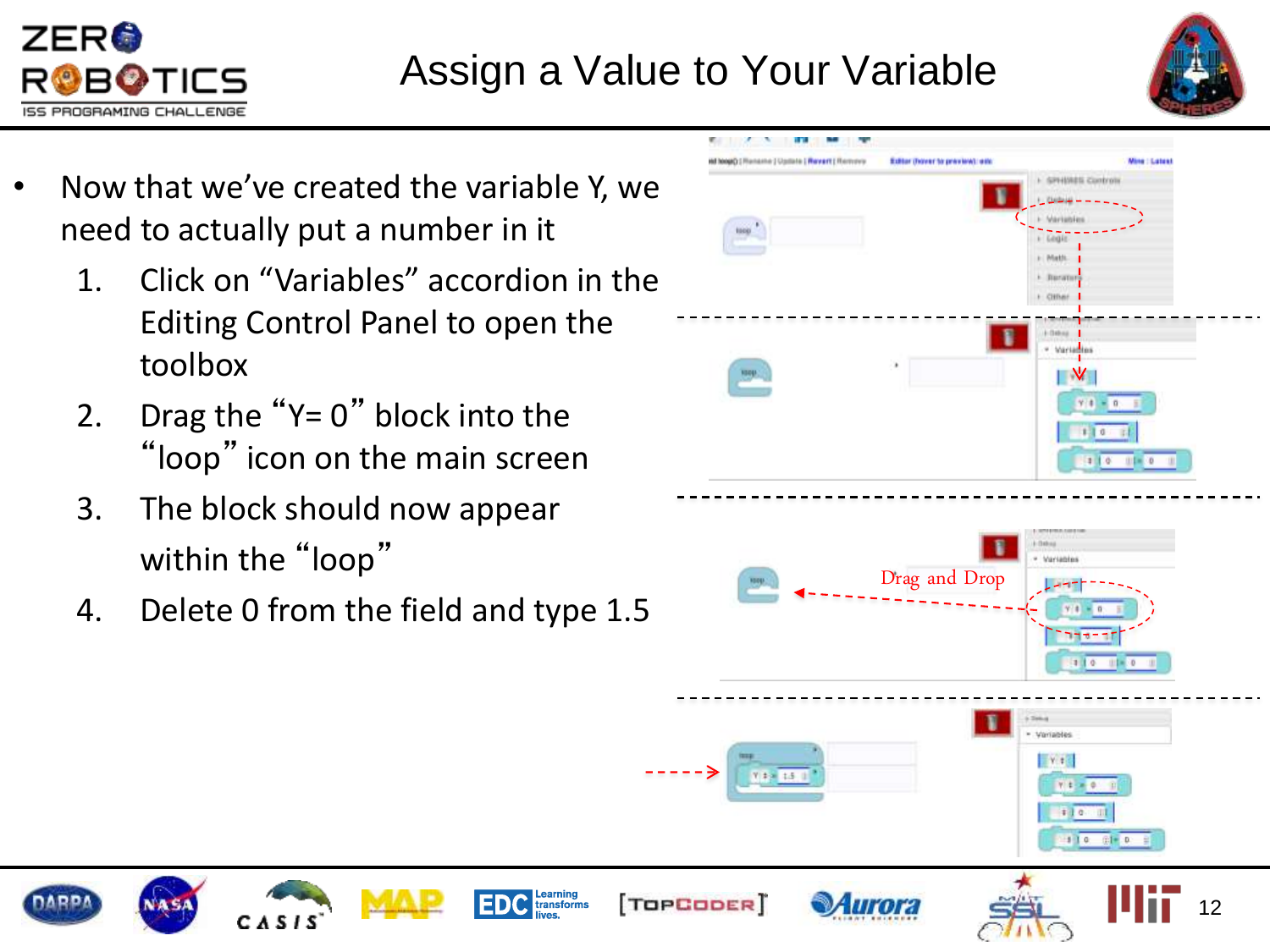



- Create a statement to set the position of the SPHERES satellite
	- 1. Click on the "SPHERES Controls" accordion
	- 2. Select the "setPos 0,0,0" (set position) block and, with the mouse button held down, drag the block and drop it inside the "loop" below the  $Y = 1.5$  block.
	- 3. Click on the "Variables" accordion
	- 4. Select the Y block(  $\left( \sqrt{y^2 + 1} \right)$  and drag and drop the block over the middle zero (0) in the "setPos" block.
- This program you've created tells the satellite to move to the position on the Y axis defined by the variable "Y"

-The satellite will move along the y-axis and stop at the y=1.5 position













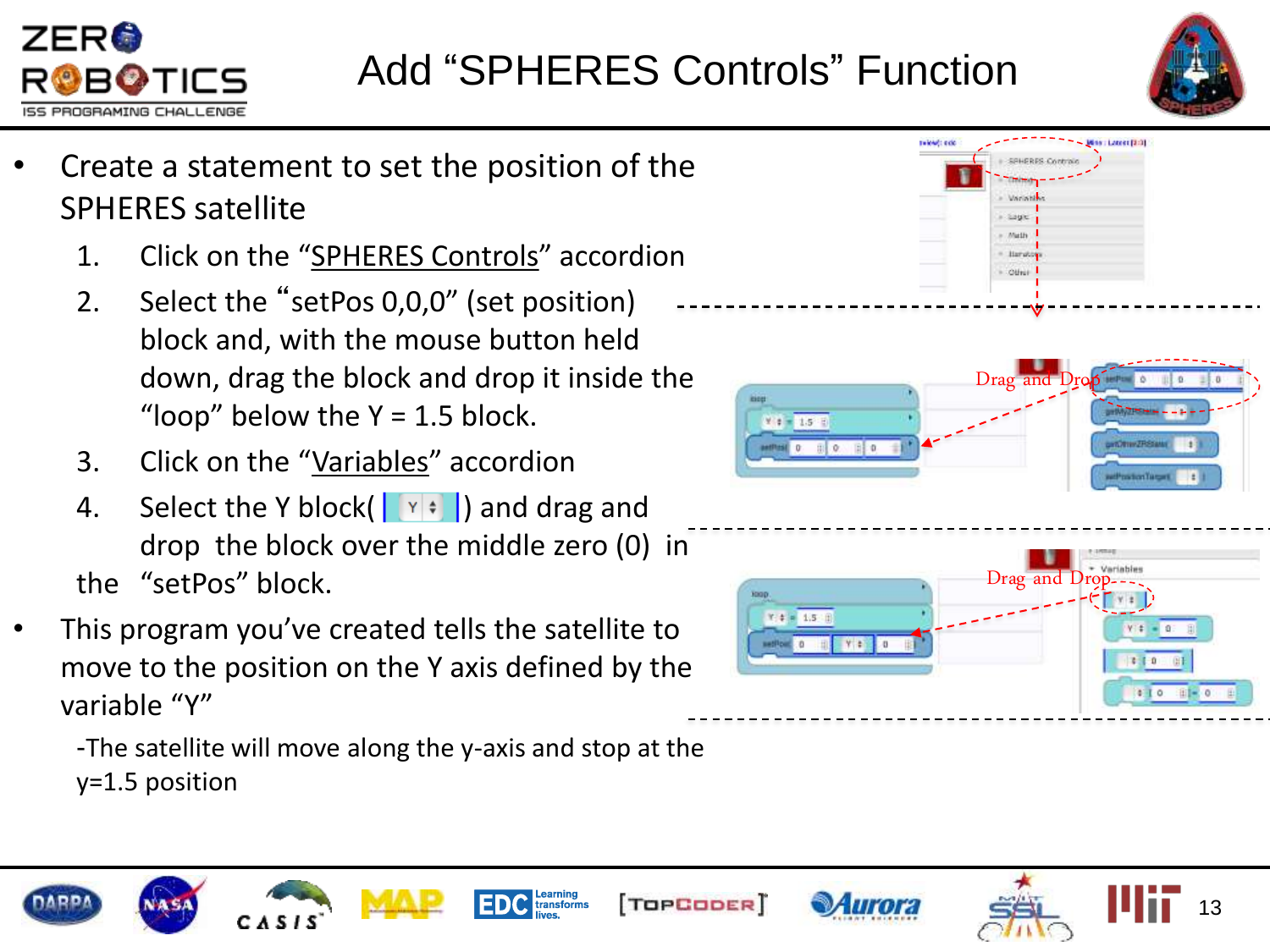



- Now let's see your program in action!
- Quick compile:
	- Click on "Quick Compile" (top menu, third from the left)
	- On the pull down menu, click on "Compile with code size estimate"
- After compiling:
	- At the bottom of the screen, you should see "0 Warnings" and "0 Errors"















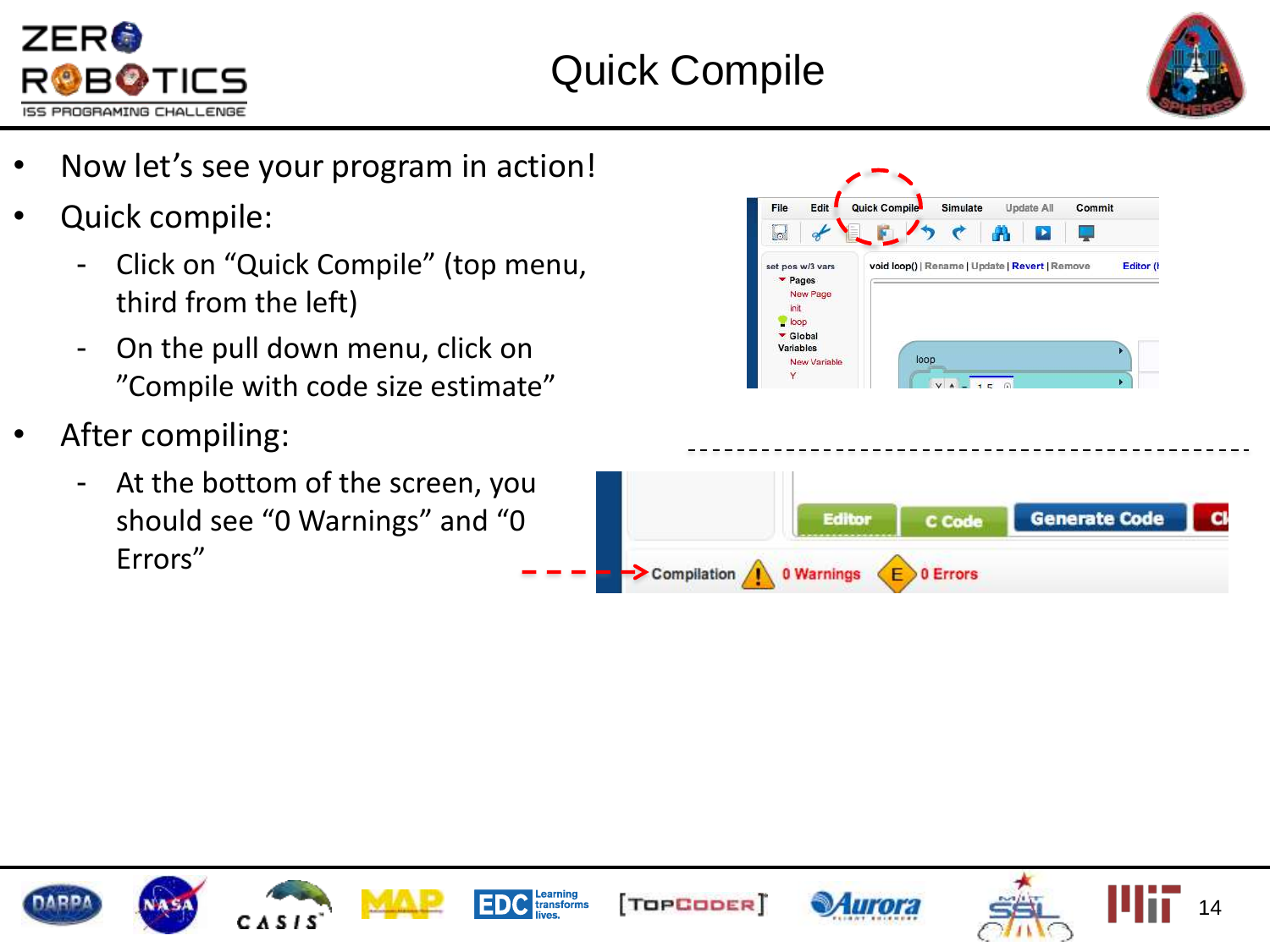

#### **Simulate**



- Click on "Simulate" (top menu, 4<sup>th</sup> item from left)
- In the Simulation Settings pop-up box:
	- \*Load Settings:
		- Select "Create new…",
		- Type a settings name: "Tutorials\_60"
		- (this simulation will run for 60 seconds)
	- \*"Simulate As":
		- Select "SPH1 (Blue)"
	- \* "Maximum Time":
		- Change from 90 seconds to 60 seconds
	- \*Positioning and Attitude
		- Click "Set from Game Rules"
		- Leave the text fields alone
	- \*Opponent:
		- Should be "Empty Opponent" (select "Clear Opponent" otherwise)











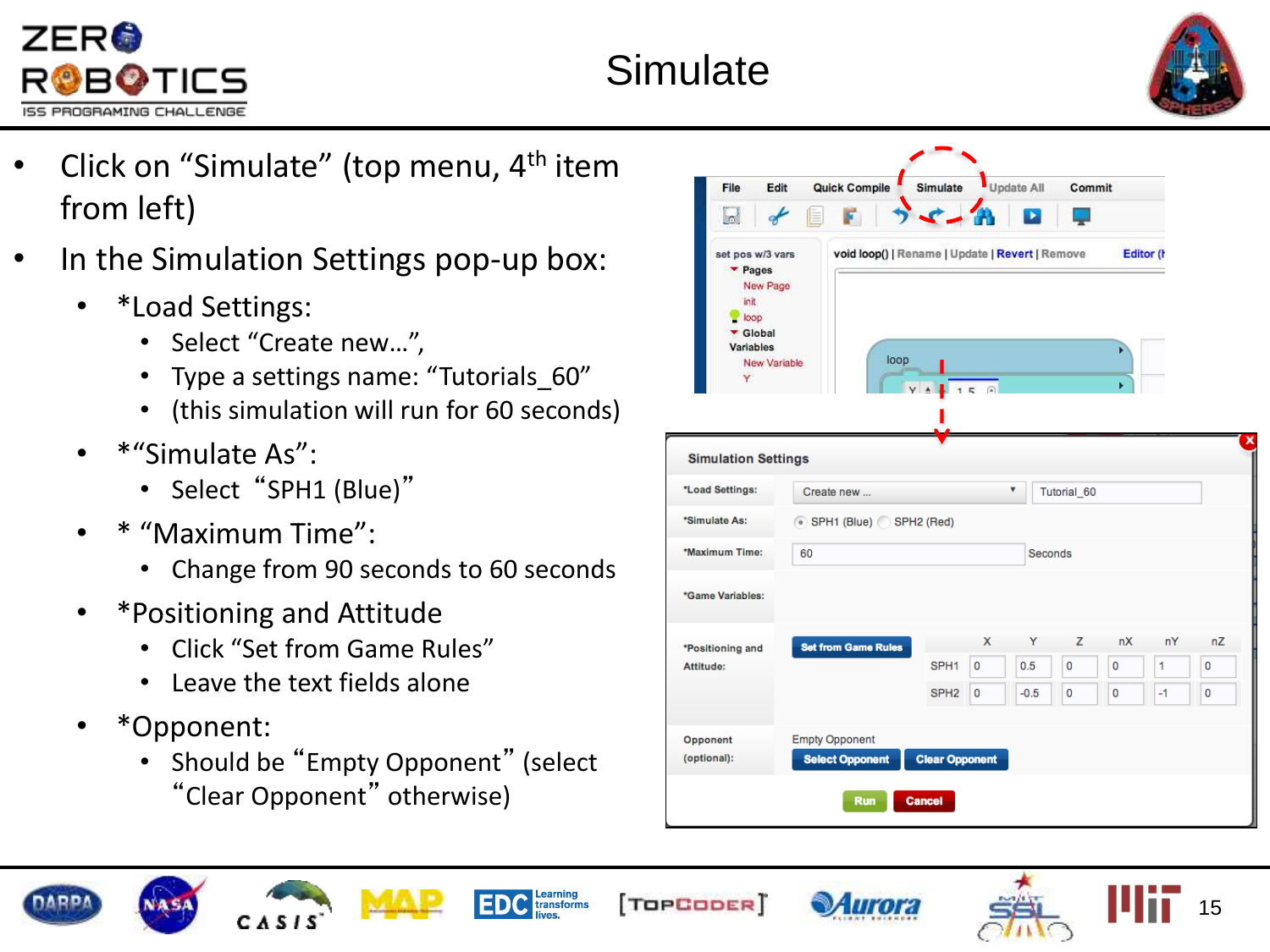



- Click on green "Run" button at the bottom
	- This will take a minute
	- You may see messages while you wait

|                  | <b>Simulation Settings</b> |                                 |   |                  |             |             |      |             |
|------------------|----------------------------|---------------------------------|---|------------------|-------------|-------------|------|-------------|
| *Load Settings:  | Create new                 |                                 |   | ۷<br>Tutorial_60 |             |             |      |             |
| *Simulate As:    | SPH1 (Blue) SPH2 (Red)     |                                 |   |                  |             |             |      |             |
| *Maximum Time:   | 60                         |                                 |   | Seconds          |             |             |      |             |
| *Game Variables: |                            |                                 |   |                  |             |             |      |             |
| *Positioning and | <b>Set from Game Rules</b> |                                 | X | Y                | Z           | nX          | nY   | nZ          |
| Attitude:        |                            | SPH <sub>1</sub><br>$\circ$     |   | 0.5              | $\mathbf 0$ | $\mathbf 0$ | 1    | 0           |
|                  |                            | SPH <sub>2</sub><br>$\mathbf 0$ |   | $-0.5$           | $\mathbf 0$ | 0           | $-1$ | $\mathbf 0$ |
| Opponent         | <b>Empty Opponent</b>      |                                 |   |                  |             |             |      |             |
| (optional):      | Select Open nem            | <b>Clear Opponent</b>           |   |                  |             |             |      |             |
|                  | <b>Run</b>                 | C ncel                          |   |                  |             |             |      |             |

- Click on "View simulation"
- A new browser window should pop up with background picture.

| <b>Simulation Complete</b>   |                    |       |
|------------------------------|--------------------|-------|
| Results [SPH1, SPH2]: [0, 0] |                    |       |
|                              |                    |       |
|                              |                    |       |
|                              |                    |       |
| <b>View simulation</b>       | <b>View Report</b> | Close |











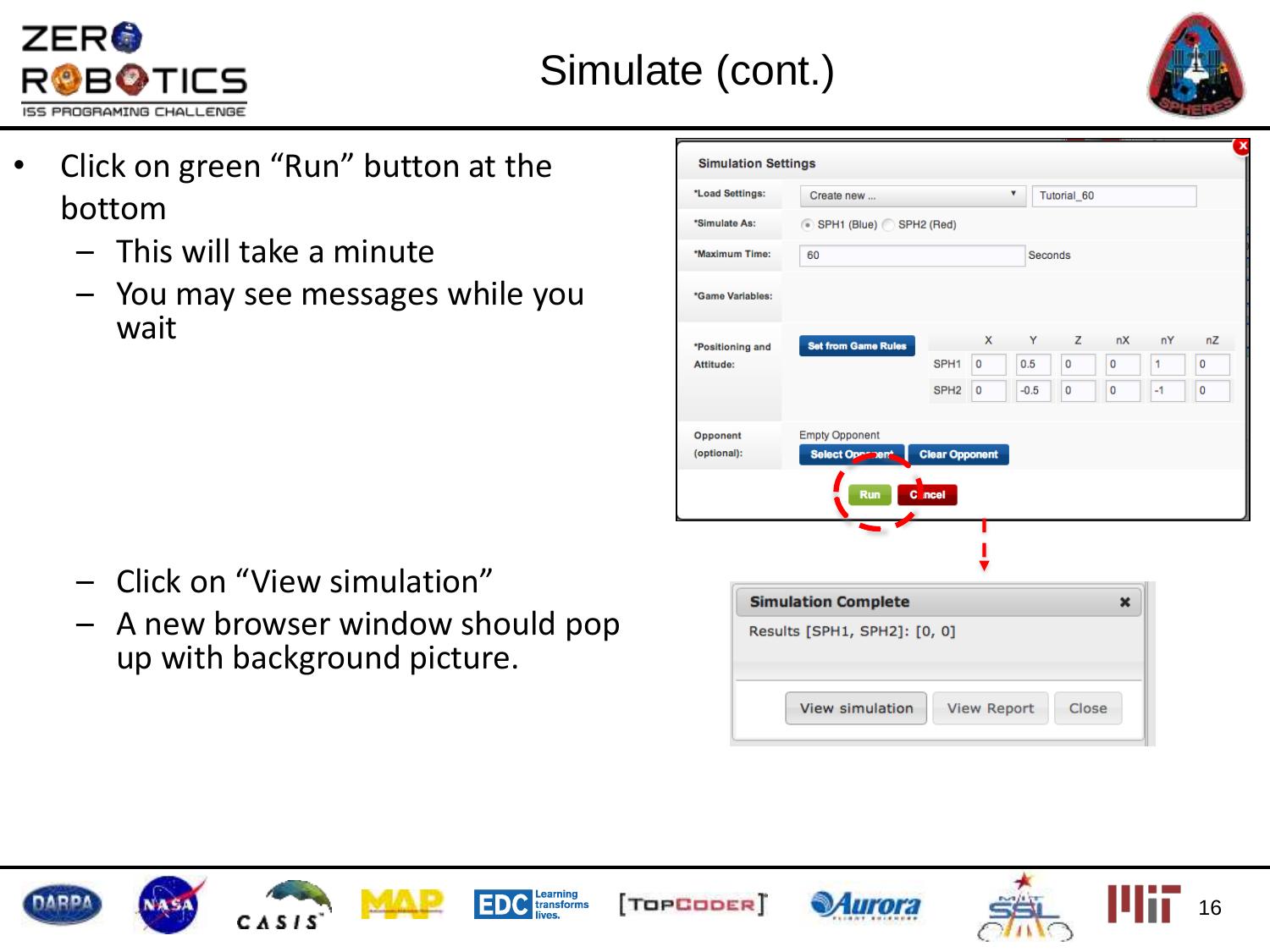



- The initial view shows y and z axis
	- horizontal line (the y-axis)
	- vertical line (the z-axis)
- To see the x axis:
	- Click and hold the left mouse button anywhere on the background and move the mouse until x, y and z axis are visible
- Click the "Play" arrow at the bottom left of the screen and wait a few seconds.
	- Two SPHERES satellites will appear
		- Satellites start from y=0.5 and y=-0.5
		- Hash marks are 0.25 units apart
	- The blue satellite will start moving to the location you programmed earlier!













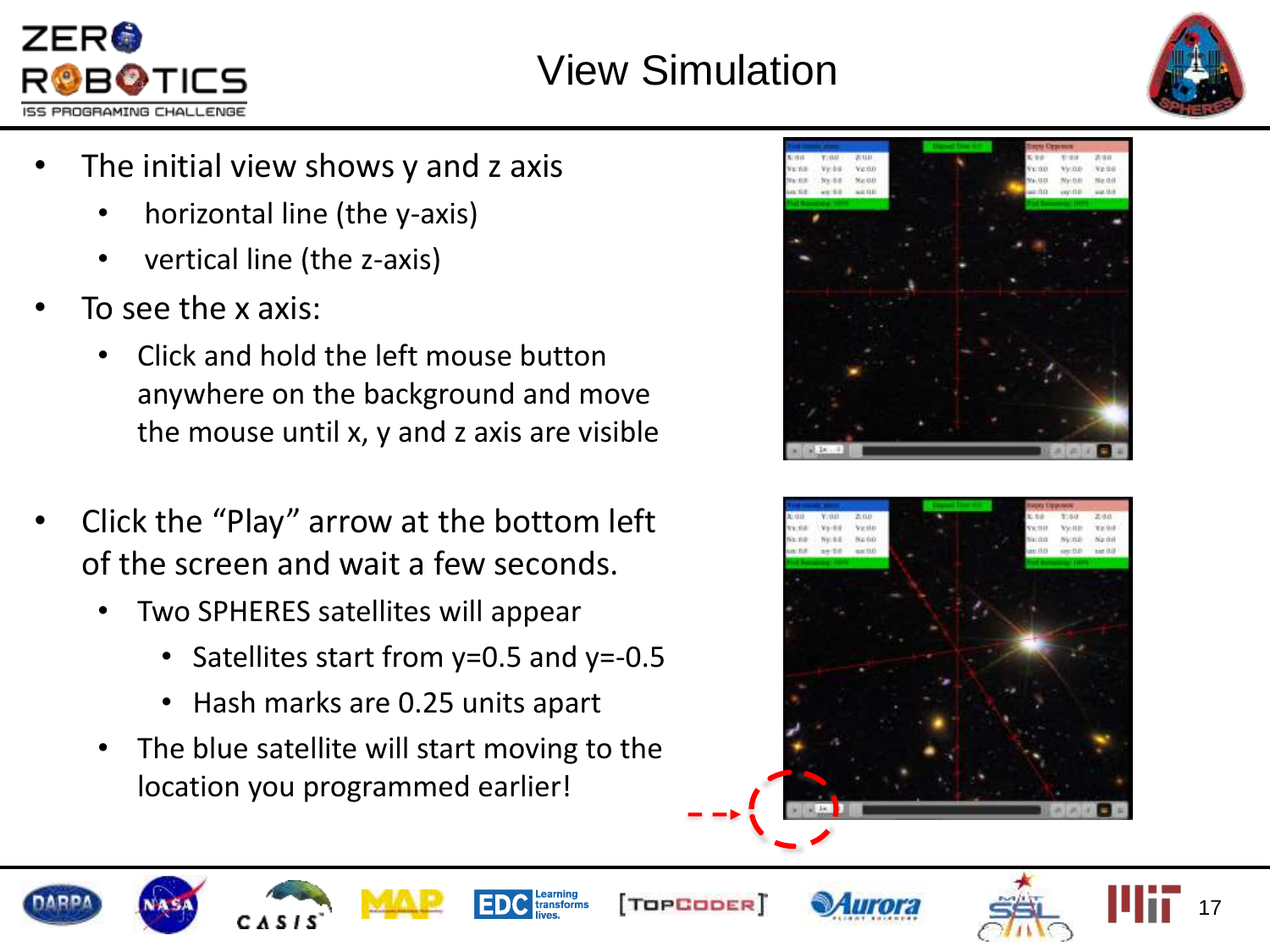



- Replay the simulation by clicking the play arrow again
- Experiment with your views by clicking on and moving the screen
- Watch the scoring box (top-left corner of the screen with blue label) which provides information about the blue SPHERES satellite:
	- where the satellite is  $(X, Y, Z)$
	- how fast it's moving (Vx, Vy, Vz)
	- We'll explain the other labels later (they tell you which way the satellite is pointing and how fast it's rotating).









TOPCODER<sup>T</sup>





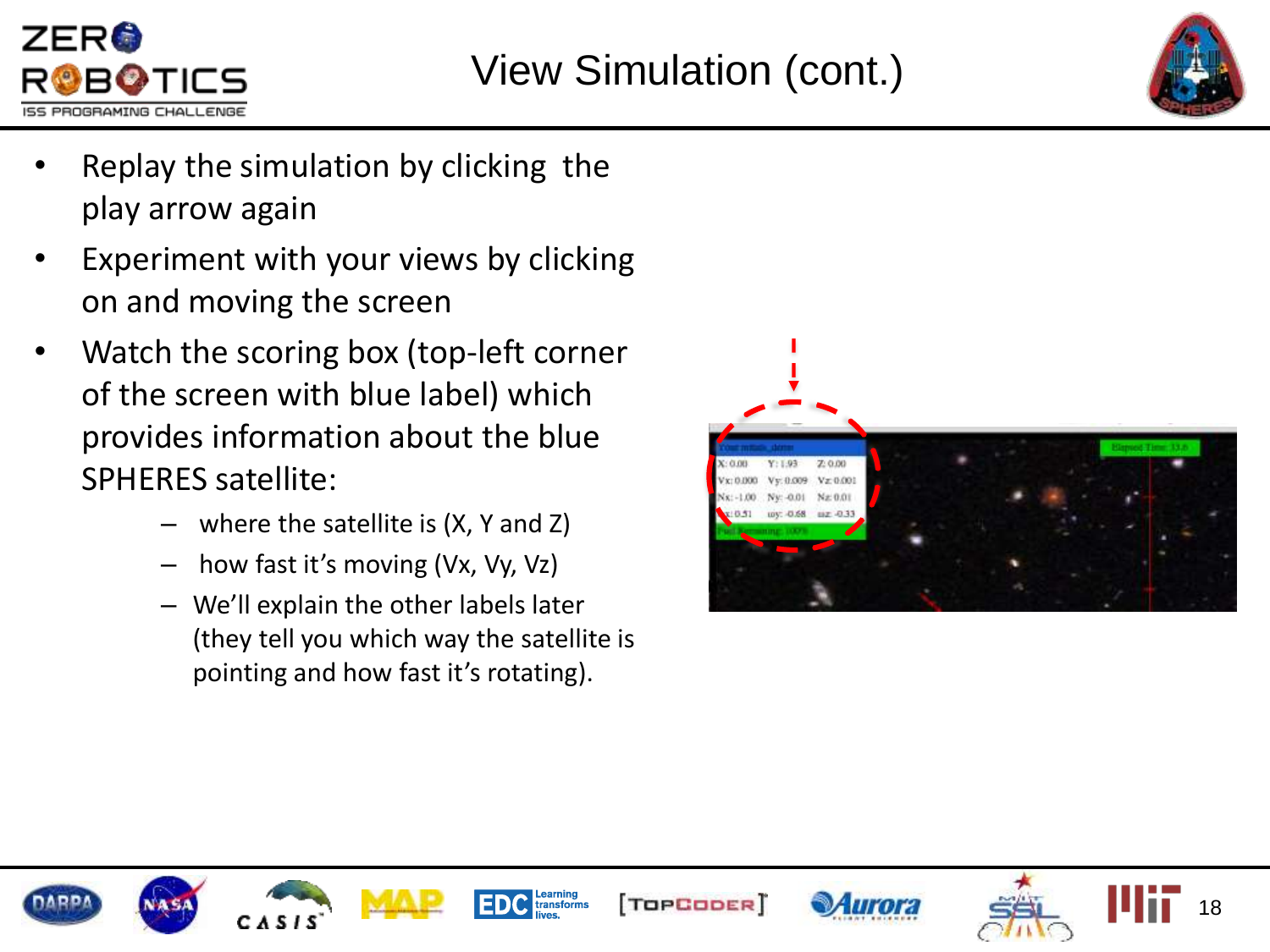



- Close the Simulation Window
- Return to the Graphical Editor page
- Make the following changes to program the satellite to move 2.0 meters in the other direction along the y-axis this time:
	- $-$  Change "Y= 1.5" to "Y= -1.5"
- "Quick Compile" and "Simulate" as before
- "Run"
	- This time the blue SPHERES satellite should move in the opposite direction along the "y" axis















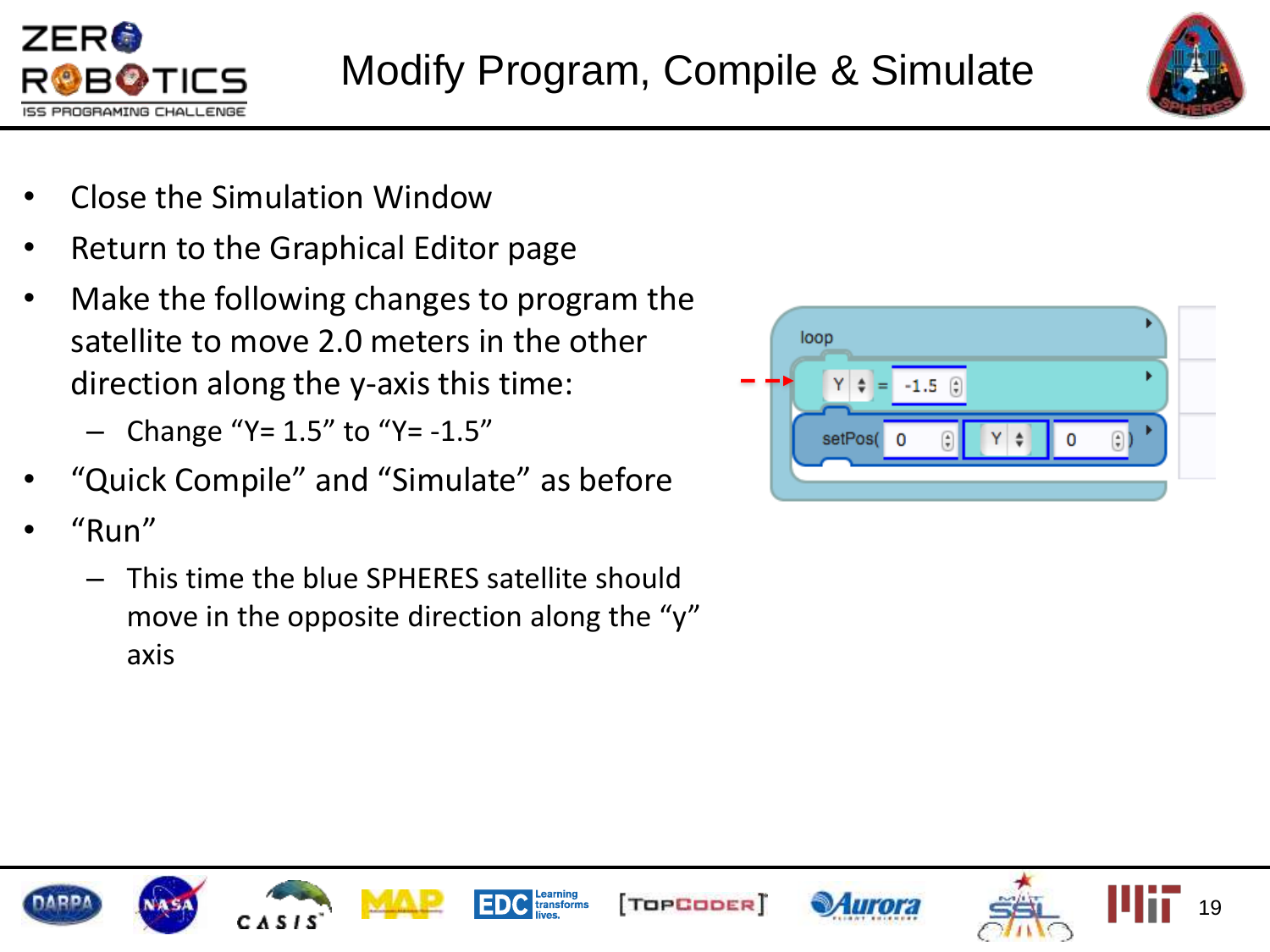



- Play!
	- Now it's your turn to experiment with changing the "Y" values and running the simulation to see what happens
	- Experiment with the simulation buttons and views at the bottom to:
		- change simulation speeds (see the "1x" button on the left)















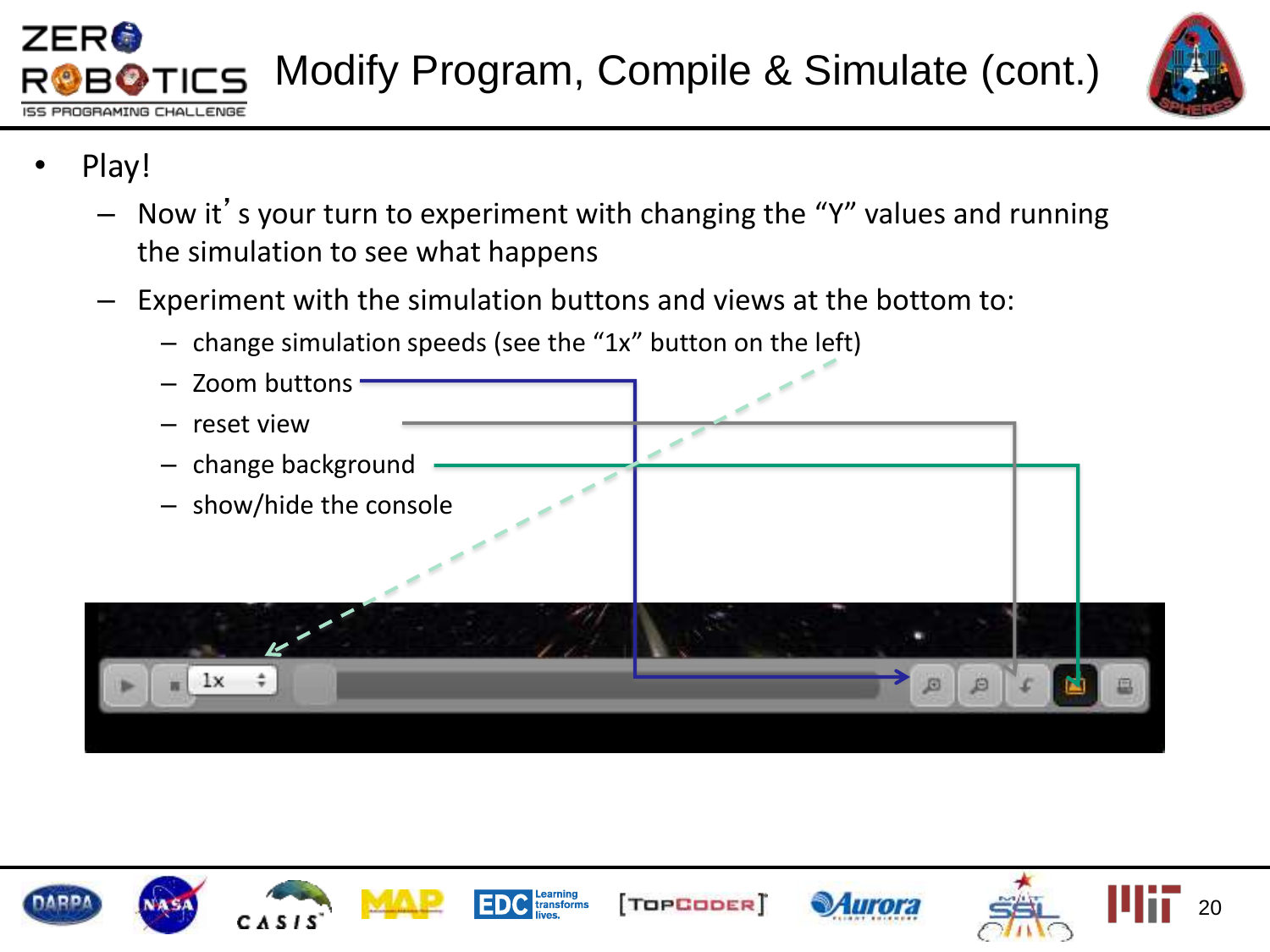



21



TOPCODER<sup>T</sup>

Murora

**Learning**<br>transforms